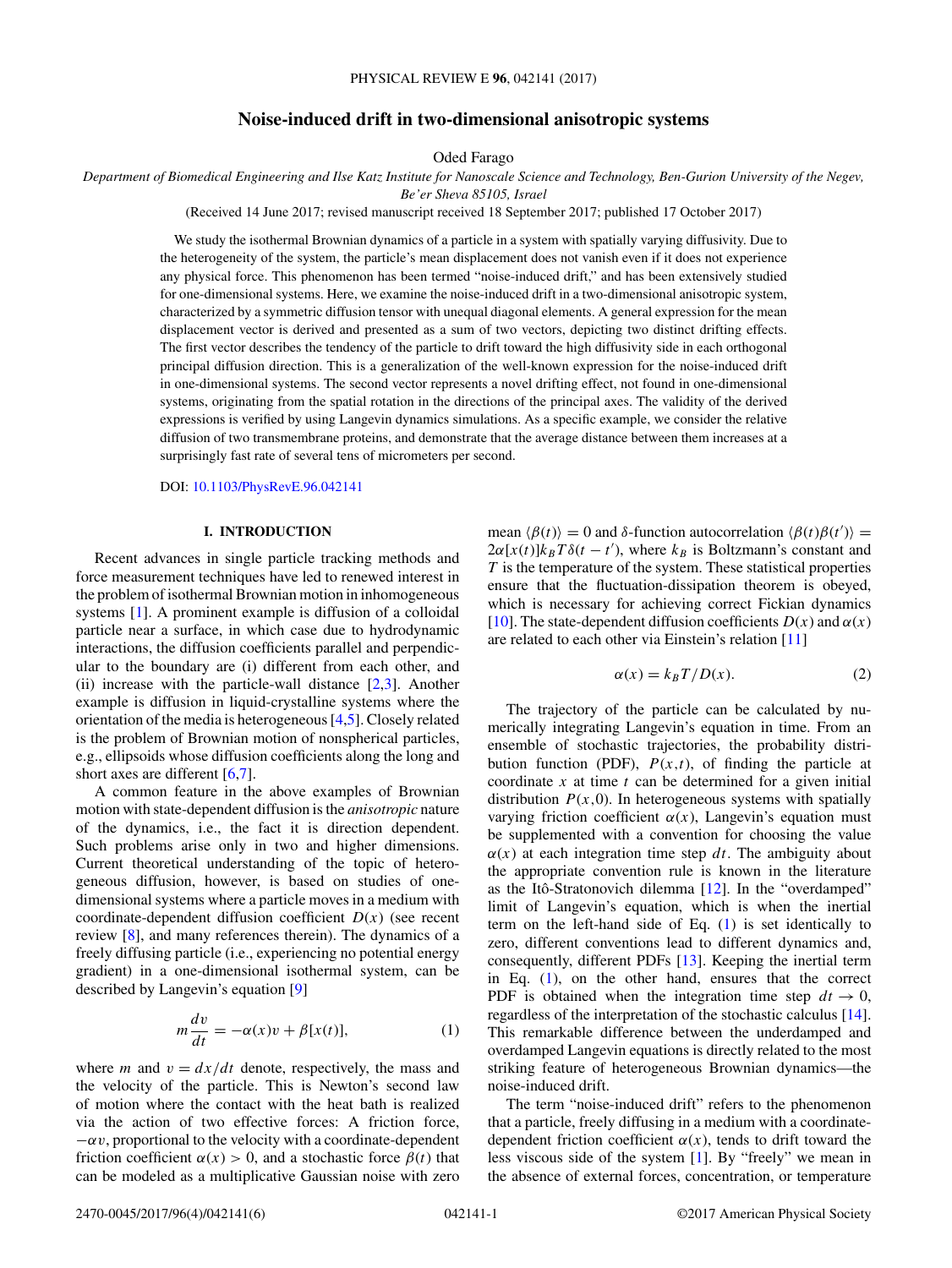<span id="page-1-0"></span>gradients. The presence of a diffusion coefficient gradient allows for a drift in the position of an individual particle*without a net particle current*—a rather counterintuitive equilibrium effect. The drift originates from the fact that when the particle moves in the less viscous direction, it suffers less dissipation and therefore travels longer distances [\[14\]](#page-4-0). The drifting effect is countered by the tendency of the particle to diffuse more slowly and get trapped for longer durations at the more viscous part of the system. In a closed system, the consequence of the opposite "drifting" and "trapping" effects is the proper uniform equilibrium distribution [\[15\]](#page-4-0). We notice, however, that the drift is an inertial effect taking place at short time scales  $t \lesssim \tau = m/\alpha$  during which Langevin's dynamics is ballistic in nature. This effect is missing in the overdamped version of Eq. [\(1\)](#page-0-0) which, therefore, must be written with an additional term to correctly account for the drifting effect. The magnitude of this so-called "spurious drift" term depends on the chosen interpretation [\[13\]](#page-4-0). The term spurious drift is, of course, misleading as the drift is a very real physical phenomenon.

In dimensions higher than one, the system is characterized by a symmetric diffusion matrix that can be diagonalized along the principal diffusion directions. It is expected to observe noise-induced drift toward lower viscosity along each of these principal directions, since the multidimensional dynamics decouples into independent one-dimension problems. This, however, is true only if the directions of the principal axes are fixed. If, on the other hand, the principal directions are themselves spatially dependent, the noise-induced drift may be also affected by their rotation. In this work we derive an expression for the noise-induced drift in two-dimensional anisotropic systems  $[Eq. (13)]$  $[Eq. (13)]$  $[Eq. (13)]$ . The derivation indeed reveals a new term representing an additional novel contribution to the noise-induced drift arising from spatial variations in the directions of the principal axes. The magnitude of the new term is proportional to the difference between the the principal diffusion coefficients and the rate of spatial change of the principal unit vectors (curvature). The newly derived expression for the noise-induced drift is tested and validated by using Langevin dynamics simulations of model systems with anisotropic diffusion tensor. To demonstrate the importance of the drift effect, we use the derived expression to evaluate the variations in the relative distance between two transmembrane proteins, and find the noise-induced effect to be surprisingly large.

The paper is organized as follows. In Sec.  $\mathbf{II}$ , we present our derivation for the noise-induced drift. Section [III](#page-2-0) presents the results of computer simulations of Langevin dynamics in two-dimensional anisotropic systems. In Sec. [IV](#page-3-0) we apply the newly derived expression to the case study of pair diffusion of membrane proteins. Finally, in Sec. [V,](#page-4-0) we discuss the results and explain why the variations of the principal diffusion axes induce an additional component to the noise-induced drift.

## **II. DERIVATION**

### **A. Noise-induced drift in one dimension**

The displacement,  $\Delta x$ , of a particle initially located at  $x =$  $x_0$  can be calculated by integrating the full (underdamped) Langevin equation [\(1\)](#page-0-0) over the time interval from  $t = 0$  to  $t = \Delta t$ , and taking the average of the different terms with respect to all possible noise realizations and all possible values of the initial velocity (or, equivalently, over an ensemble of particles). This yields the following equation:

$$
\left\langle \int_{x_0}^{x_0 + \Delta x} \alpha(x) dx \right\rangle = -\langle m \Delta v \rangle + \left\langle \int_0^{\Delta t} \beta(t) dt \right\rangle.
$$
 (3)

Both terms on the right-hand side of Eq. (3) vanish for the following reasons: The first term is the average momentum change of the particles, which are moving at constant temperature and experience no deterministic force due to a potential gradient. Their momentum distribution function, therefore, remains unchanged and is given by the symmetric Maxwell-Boltzmann equilibrium distribution. The second term represents the average momentum change due to the thermal noise. It vanishes because the ensemble average at each time instance and coordinate  $\langle \beta(x(t)) \rangle = 0$  [\[11,14\]](#page-4-0). (It is the noise variance rather than the mean that depends on the coordinate *x*.) We thus conclude that

$$
\left\langle \int_{x_0}^{x_0 + \Delta x} \alpha(x) dx \right\rangle = 0.
$$
 (4)

Assuming that  $\alpha(x)$  is a smooth function which does not change considerably during the time interval  $\Delta t$ , one can use the truncated Taylor expansion  $\alpha(x) \simeq \alpha(x_0) + \alpha'(x_0)(x - x_0)$ in (4) to arrive at the following relation:

$$
\langle \Delta x \rangle = -\frac{\alpha'(x_0)}{2\alpha(x_0)} \langle (\Delta x)^2 \rangle \tag{5}
$$

between the mean displacement and the mean-squared displacement (MSD). Further assuming that the time interval of interest  $\Delta t$  is much larger than the ballistic time  $\tau \sim m/\alpha(x_0)$ , the MSD on the right-hand side of Eq. (5) can be approximated to leading order by  $\langle (\Delta x)^2 \rangle \simeq 2D(x_0) \Delta t$  which, together with Einstein's relation [\(2\)](#page-0-0), yields

$$
\langle \Delta x \rangle \simeq D'(x_0) \Delta t. \tag{6}
$$

From Eq. (6) we identify the drift velocity  $v^{\text{drift}} \equiv \langle \Delta x \rangle / \Delta t$  as being equal to the gradient of the diffusion coefficient,  $D'(x)$ .

#### **B. Multidimensional systems**

In dimensions higher than one, Langevin's equation takes the tensorial form [\[16\]](#page-4-0)

$$
m\frac{dv_i}{dt} = -\alpha(\{x_k\})_{ij}v_j + \beta_i[\{x_k(t)\}],
$$
 (7)

where the subscripts  $i, j$ , and  $k$  denote Cartesian coordinates and Einstein's summation rule over repeated indices is assumed. The components of the friction tensor,  $\alpha_{ij}$ , may depend on all the space coordinates,  $\{x_k\}$ , and the noise satisfies  $\langle \beta_i(t) \rangle = 0$ , and  $\langle \beta_i(t) \beta_j(t') \rangle = 2\alpha_{ij} k_B T \delta(t - t')$ . The spacedependent diffusion tensor,  $D_{ij}({x_k})$ , is related to  $\alpha_{ij}$  via Einstein's relation [\(2\)](#page-0-0), which in dimensions higher than one reads  $\alpha_{ik}D_{kj} = k_B T \delta_{ij}$ , where  $\delta_{ij}$  is the Kronecker's delta (identity matrix) [\[16\]](#page-4-0). The drift can be calculated by repeating the derivation outlined above for one-dimensional systems.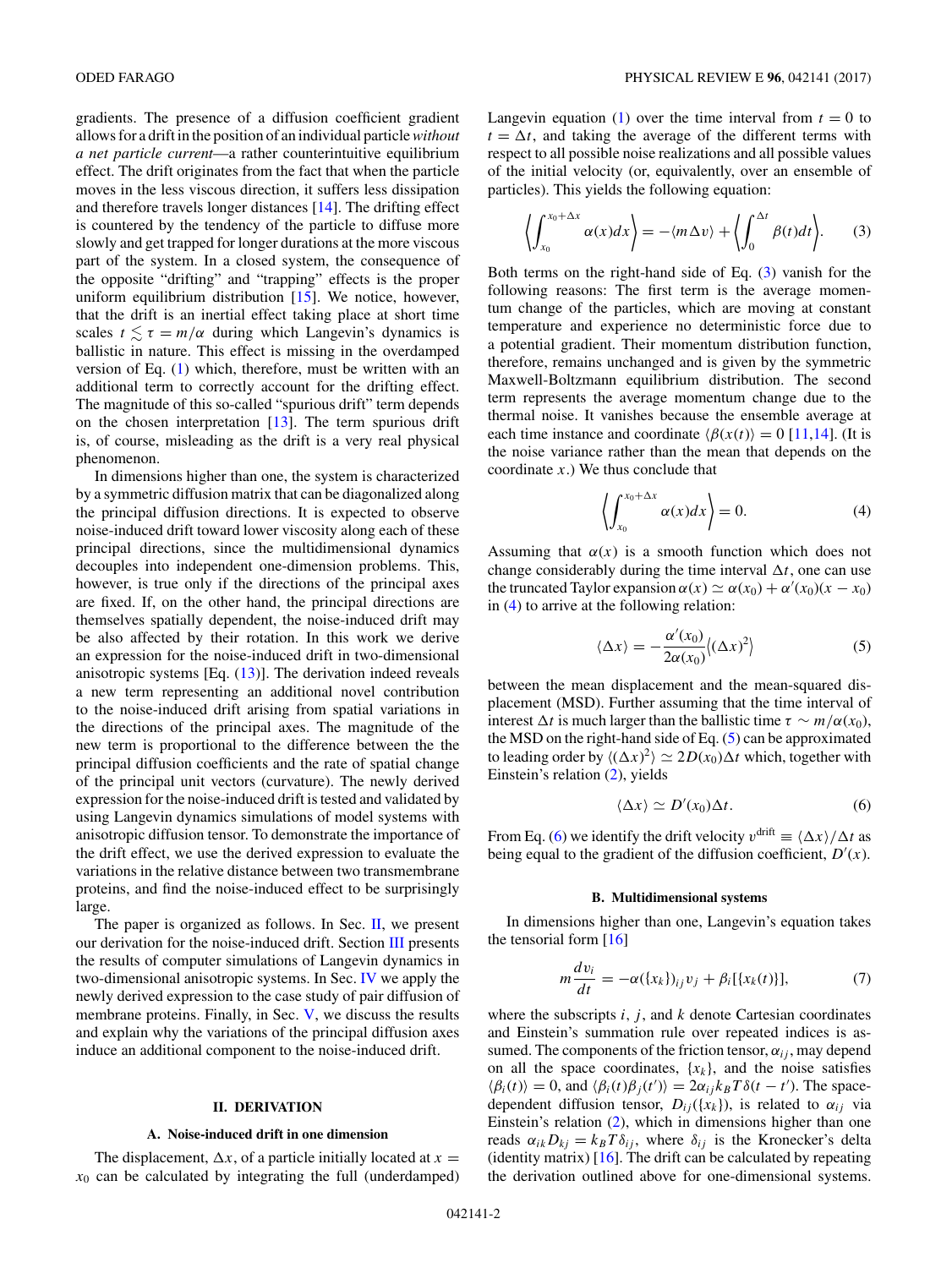<span id="page-2-0"></span>This leads to the generalized form of Eq. [\(5\)](#page-1-0)

$$
\alpha_{ij} \langle \Delta x_j \rangle = -\frac{\partial \alpha_{ij}}{\partial x_k} \left\langle \int \left[ x_k - x_k(0) \right] dx_j \right\rangle
$$
  

$$
\approx -\frac{\partial \alpha_{ij}}{\partial x_k} \left\langle \frac{\Delta x_k \Delta x_j}{2} \right\rangle \approx -\frac{\partial \alpha_{ij}}{\partial x_k} D_{kj} \Delta t. \tag{8}
$$

From Einstein's relation we deduce that  $(\partial \alpha_{ij}/\partial x_k)D_{kj}$  +  $\alpha_{ij}(\partial D_{kj}/\partial x_k) = 0$ , and by using this result in (8), we arrive at

$$
\langle \Delta x_i \rangle \simeq \left. \frac{\partial D_{ij}(\{x_k\})}{\partial x_j} \right|_0 \Delta t, \tag{9}
$$

which generalizes Eq. [\(6\)](#page-1-0) for *d*-dimensional  $(d > 1)$  systems.

Since  $\alpha_{ij}$  is a real symmetric matrix at each point in space, it can be diagonalized. Along the *local* principal axes, the friction tensor reads  $\alpha_{ij} = \alpha_j \delta_{ij}$  (Einstein's summation convention is suppressed henceforth), where  $\alpha_j({x_k}) = k_B T/D_j({x_k})$  is the coordinate-dependent eigenvalue of the matrix  $\alpha_{ij}$  that is associated with the *j*th principal direction, and  $D_i$  is the corresponding, space-dependent eigenvalue of the diffusion matrix. We now consider the Brownian motion of a particle in a two-dimensional anisotropic system with  $D_1(x_1, x_2) \neq$  $D_2(x_1, x_2)$ , where the Cartesian axes of the laboratory frame,  $\hat{x}_1$  and  $\hat{x}_2$ , are chosen to lie in the *initial* principal directions. The diffusion tensor of the system,  $D(x_1, x_2)$ , is given by

$$
\begin{pmatrix} D_1 \cos^2 \theta + D_2 \sin^2 \theta & \Delta D \sin 2\theta \\ \Delta D \sin 2\theta & D_1 \sin^2 \theta + D_2 \cos^2 \theta \end{pmatrix}, \quad (10)
$$

where  $\Delta D(x_1, x_2) = D_1 - D_2$ , and  $\theta(x_1, x_2)$  is the angle between the laboratory frame axes and the local principal directions  $[\theta(t = 0) = 0]$ . We note that the same form Eq. (10) is also used to study the Brownian motion of an ellipsoid in a homogeneous medium [\[7\]](#page-4-0). However, in the latter example, the diffusion tensor does not depend on the center-of-mass coordinates of the particle as in the present study, but on the instantaneous orientation of the (nonspherical) Brownian particle. This implies an important difference between the two problems. In the case of diffusion of particles with anisotropic shapes, the translational and orientational degrees of freedom are decoupled and, therefore, at sufficiently long times the motion must become isotropic. In the case discussed herein of diffusion in anisotropic medium, the changes in the orientation of the diffusion tensor depend on the position of the particle, which introduces a strong coupling between the translational diffusion and the orientational variations.

Using Eq. (10) in Eq. (9) yields the following expressions for drift velocity,  $v_i^{\text{drift}} = \langle \Delta x_i \rangle / \Delta t$ :

$$
v_1^{\text{drift}} = \frac{\partial D_1}{\partial x_1} + \Delta D \frac{\partial \theta}{\partial x_2},\tag{11}
$$

$$
v_2^{\text{drift}} = \frac{\partial D_2}{\partial x_2} + \Delta D \frac{\partial \theta}{\partial x_1}.
$$
 (12)

The second terms on the right-hand sides of Eqs.  $(11)$  and  $(12)$ can be reexpressed in a more illuminating form as follows. The unit vectors  $\hat{x}_1$  and  $\hat{x}_2$  in the local principal directions define an orthogonal curvilinear coordinate system, as exemplified in Fig. 1. The partial derivatives of  $\theta$ , appearing in Eqs. (11) and  $(12)$ , give the curvatures  $c_1$  and  $c_2$  of the coordinate



FIG. 1. The local principal directions define an orthogonal curvilinear coordinate system with unit vectors  $\hat{x}_i$  ( $i = 1, 2$ ) that are tangent to the coordinate curves  $x_i = x_i(0) = \text{const.}$ 

curves  $x_1 = x_1(0)$  and  $x_2 = x_2(0)$ , respectively:  $c_i = \frac{\partial \theta}{\partial x_i}$ . In vector notation (see Fig. 1):  $\vec{c}_1 = (\partial \theta / \partial \hat{x}_1) = -c_1 \hat{x}_2$ , and  $\vec{c}_2 = (\partial \theta / \partial \hat{x}_2) = c_2 \hat{x}_1$ , which allows writing Eq. (9) in the following vectorial form:

$$
\begin{pmatrix} v_1^{\text{drift}} \\ v_2^{\text{drift}} \end{pmatrix} = \begin{pmatrix} \partial D_1/\partial x_1 \\ \partial D_2/\partial x_2 \end{pmatrix} + \begin{pmatrix} (D_1 - D_2)c_2 \\ (D_2 - D_1)c_1 \end{pmatrix},\tag{13}
$$

which constitutes the main result of this paper.

### **III. LANGEVIN DYNAMICS SIMULATIONS**

The two vectors on the right-hand side of Eq. (13) depict two distinct drifting effects. The former represents the *d*dimensional generalization of the one-dimensional equation [\(6\)](#page-1-0) for the drift in the direction of increasing diffusivity. Its validity can be tested by considering an example where the principal directions of the diffusion tensor are fixed, in which case the angle  $\theta$  is constant and the second vector is null. This is illustrated in Fig. 2, which shows results for  $\langle \Delta x_1 \rangle$  and  $\langle \Delta x_2 \rangle$  vs time in an anisotropic two-dimensional



FIG. 2. The mean displacements  $\langle \Delta x_1 \rangle$  (solid line) and  $\langle \Delta x_2 \rangle$ (dashed line) as a function of time, computed from Langevin dynamics simulations of  $5 \times 10^5$  stochastic trajectories of a particle moving in an anisotropic system with  $D_1 = 10x_1/(x_2)^2$  and  $D_2 =$ 10/ $x_2$ , and starting at  $x_1 = x_2 = 100$ .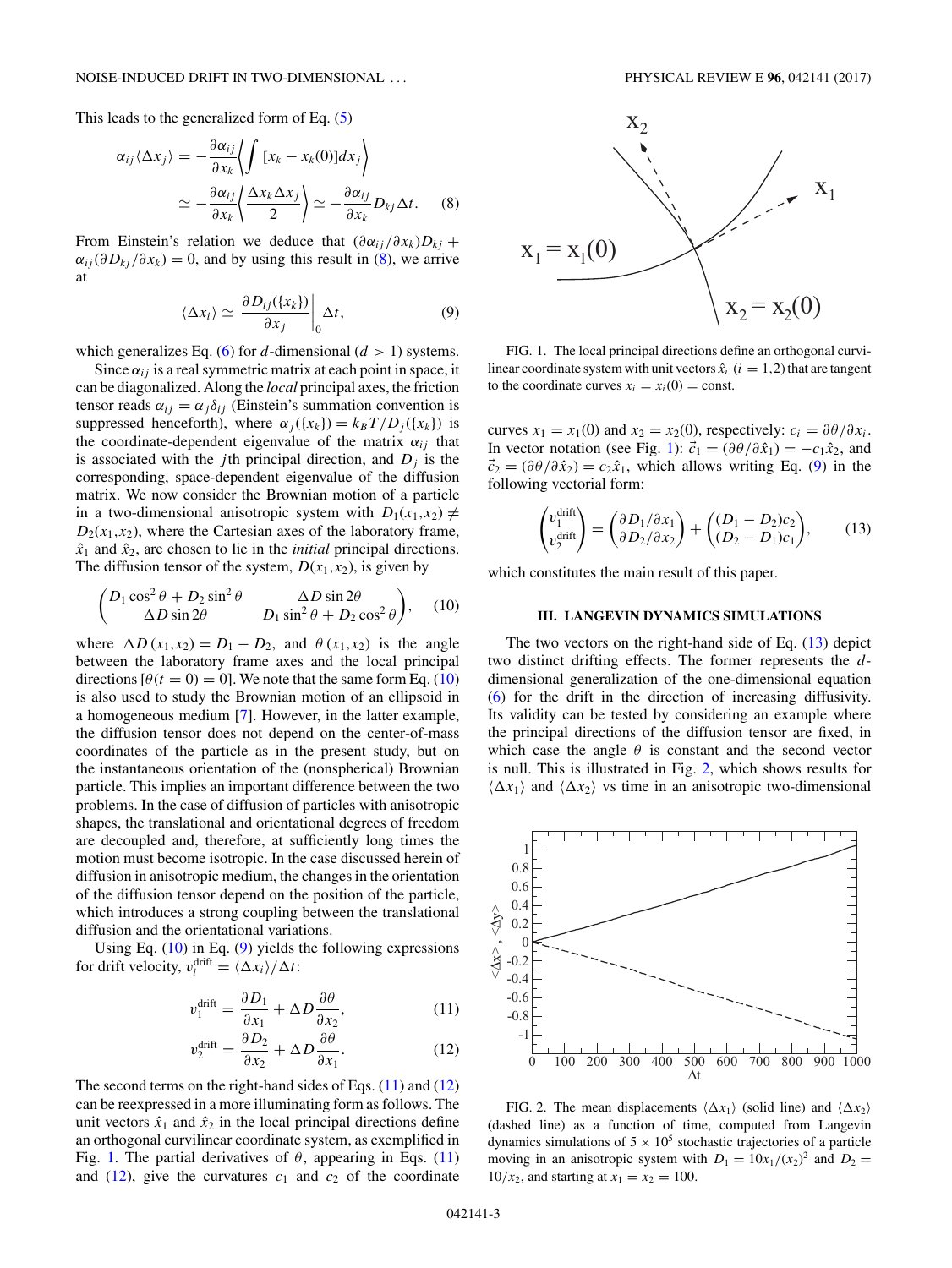<span id="page-3-0"></span>

FIG. 3. The mean displacement in the *x* direction,  $\langle \Delta x \rangle$ , as a function of time. The monotonically increasing (decreasing) curve depicts results for a particle starting at  $(x, y) = (1,0)$  and moving in an anisotropic system with  $D_r = 1/25$ , and  $D_\theta = 1/125$  ( $D_r =$  $1/125$  and  $D_\theta = 1/25$ ). The inset shows a magnification of the initial region  $\Delta t \leq 15$ , where the tangent dashed lines depict the asymptotic behavior  $\langle \Delta x \rangle \sim \pm (4/125) \Delta t$ , expected from Eq. [\(13\)](#page-2-0).

system with  $D_1 = 10x_1/(x_2)^2$  and  $D_2 = 10/x_2$ . The results are based on inertial Langevin dynamics simulations of  $5 \times 10^5$ trajectories of a particle of unity mass  $(m = 1)$  at constant temperature  $(k_B T = 1)$  starting at  $(x_1, x_2) = (100, 100)$ . The trajectories are computed with  $dt = 10^{-4}$  (which is three orders of magnitude smaller than the ballistic time), using a method based on the robust Grønbech-Jensen and Farago (G-JF) Langevin thermostat [\[17,18\]](#page-4-0) and the novel "inertial" convention for assigning the values of the friction function at each time step [\[11\]](#page-4-0):  $\alpha_i^{\text{inertial}} \equiv [\alpha_i({x_k(t)}) + \alpha_i({x_k(t)}) + \alpha_i({x_k(t)})$  $v_k(t)dt$ })]/2. From Eq. [\(13\)](#page-2-0), we expect the drift velocities in this case to be  $v_1^{\text{drift}} \simeq \partial_{x_1} D_1(100, 100) = 10^{-3}$  and  $v_2^{\text{drift}} \simeq$  $\partial_{x_2} D_2(100, 100) = -10^{-3}$ , which is in agreement with the data in Fig. [2.](#page-2-0)

The second vector on the right-hand side of Eq. [\(13\)](#page-2-0) depicts a different drifting effect, namely, the one which is associated with the spatial variations in the principal directions of the diffusion tensor. In order to focus on this contribution to the mean displacement of the particle, we consider a system with constant diffusion coefficients *D*<sup>1</sup> and  $D_2$  ( $D_1 \neq D_2$ ), in which case the first vector is null. As examples, we consider two radially symmetric systems: one with diffusion coefficients  $D_1 = D_r = 1/25$  and  $D_2 = D_\theta =$ 1*/*125, in the radial and tangential directions, respectively, and the other with  $D_1 = D_r = 1/125$  and  $D_2 = D_\theta = 1/25$ . Using a method similar to that employed in Fig. [2](#page-2-0) (see Ref. [\[19\]](#page-4-0)), we compute  $5 \times 10^5$  trajectories, each of which start at  $(x, y) = (1, 0)$ . Figure 3 depicts the mean displacement along the *x* axis, which is the initial radial direction, as a function of time. The monotonically increasing curve shows the mean displacement of the particle in the system where  $D_r = 1/25$  and  $D_\theta = 1/125$ , whereas the decreasing curve corresponds to the system with  $D_r = 1/125$  and  $D_\theta = 1/25$ . In the former case, the particle drifts outward ( $\langle \Delta x \rangle > 0$ ), which is in agreement with Eq. [\(13\)](#page-2-0) for  $D_r = D_1 > D_2 = D_\theta$ . Conversely, the particle moves inward for  $D_r = D_1 < D_2$ 

 $D_{\theta}$ , which is indeed observed in the simulations. Notice that in the latter case, the displacement  $\langle \Delta x \rangle \rightarrow -1$  for  $\Delta t \rightarrow \infty$ , which is anticipated since this is exactly the initial distance of the particle from the symmetry center of the system. At small times (i.e., when the particle is still close to the point of origin), we expect the drift velocity  $v_1^{\text{drift}}$  to converge to the asymptotic values of  $(D_1 - D_2)c_2 = \pm (4/125)$  [see Eq. [\(13\)](#page-2-0)]. This result is captured by the simulations, as demonstrated in the inset to Fig. 3 by the tangent dashed lines depicting the asymptotic behavior  $\langle \Delta x \rangle \sim \pm (4/125) \Delta t$ . For both systems (data not shown), the mean displacement along the initial angular direction  $\langle \Delta y \rangle = 0$ , which is expected from symmetry arguments, and is also consistent with Eq. [\(13\)](#page-2-0) considering that the curvature  $c_1$  of  $r$  lines is zero.

# **IV. PAIR DIFFUSION OF TRANSMEMBRANE PROTEINS**

A particularly interesting example of two-dimensional diffusion with radial symmetry is the relative pair diffusion between two transmembrane proteins. This, and other closely related setups, have attracted considerable attention because the lateral diffusion of membrane proteins and lipid domains is an important biophysical factor in controlling the dynamics and functioning of the cell membrane (see reviews [\[20,21\]](#page-4-0), and references therein). Let us consider two membrane inclusions with cylindrical cross sections of radius *a*, and denote by  $\vec{r}$  the vector distance between them  $(r = |\vec{r}| \gg a)$ . The temporal evolution of  $\vec{r} = (r, \theta)$  is diffusive, and the associated diffusion coefficients vary with *r* because of the hydrodynamic interactions between the proteins. Explicitly, the radial and tangential diffusion coefficients of the vector  $\vec{r}$  are given by [\[22\]](#page-4-0)

$$
D_r(r) = \frac{k_B T}{2\pi \eta_m} [\ln(r/a) - 3/2 + \kappa r/3],\tag{14}
$$

$$
D_{\theta}(r) = \frac{k_B T}{2\pi \eta_m} [\ln (r/a) - 1/2 - \kappa r/3],
$$
 (15)

where  $\kappa^{-1}$  is the Saffman-Delbrück length given by the ratio between the two-dimensional membrane viscosity *ηm* and twice the three-dimensional viscosity of the embedding fluid  $\eta_f$ :  $\kappa^{-1} = \eta_m/2\eta_f$ . For lipid bilayers  $\eta_m \sim$ 10<sup>−</sup>10–10<sup>−</sup><sup>9</sup> Pa s m, implying that *κ*<sup>−</sup><sup>1</sup> ∼ 0*.*1–1 *μ*m. Using expressions  $(14)$  and  $(15)$  in Eq.  $(13)$  gives the average velocity at which the inclusions are moving away from each other:  $v_r^{\text{drift}} = k_B T \kappa / (2\pi \eta_m) \sim 1 - 10^2 \mu \text{m/s}$ , which is (i) independent of  $r$ , and (ii) surprisingly large considering that the linear size of cellular membranes is typically  $\sim$ 10  $\mu$ m. There are obviously many other factors that produce an inhomogeneous diffusion environment for a membrane protein, most notably the presence of viscous raft domains and the cytoskeleton meshwork that generates corrals in which the protein may be localized [\[23,24\]](#page-5-0). Nevertheless, the magnitude of the noise-induced drift (as indicated by the above calculation of  $v_r^{\text{drift}}$  appears to be quite large, which suggests that the hydrodynamic interactions between the proteins cannot be neglected when studying their lateral diffusion in an inhomogeneous membrane. We remind one here (see earlier discussion) that in isothermal systems, the drifting effect is countered by an opposite trapping effect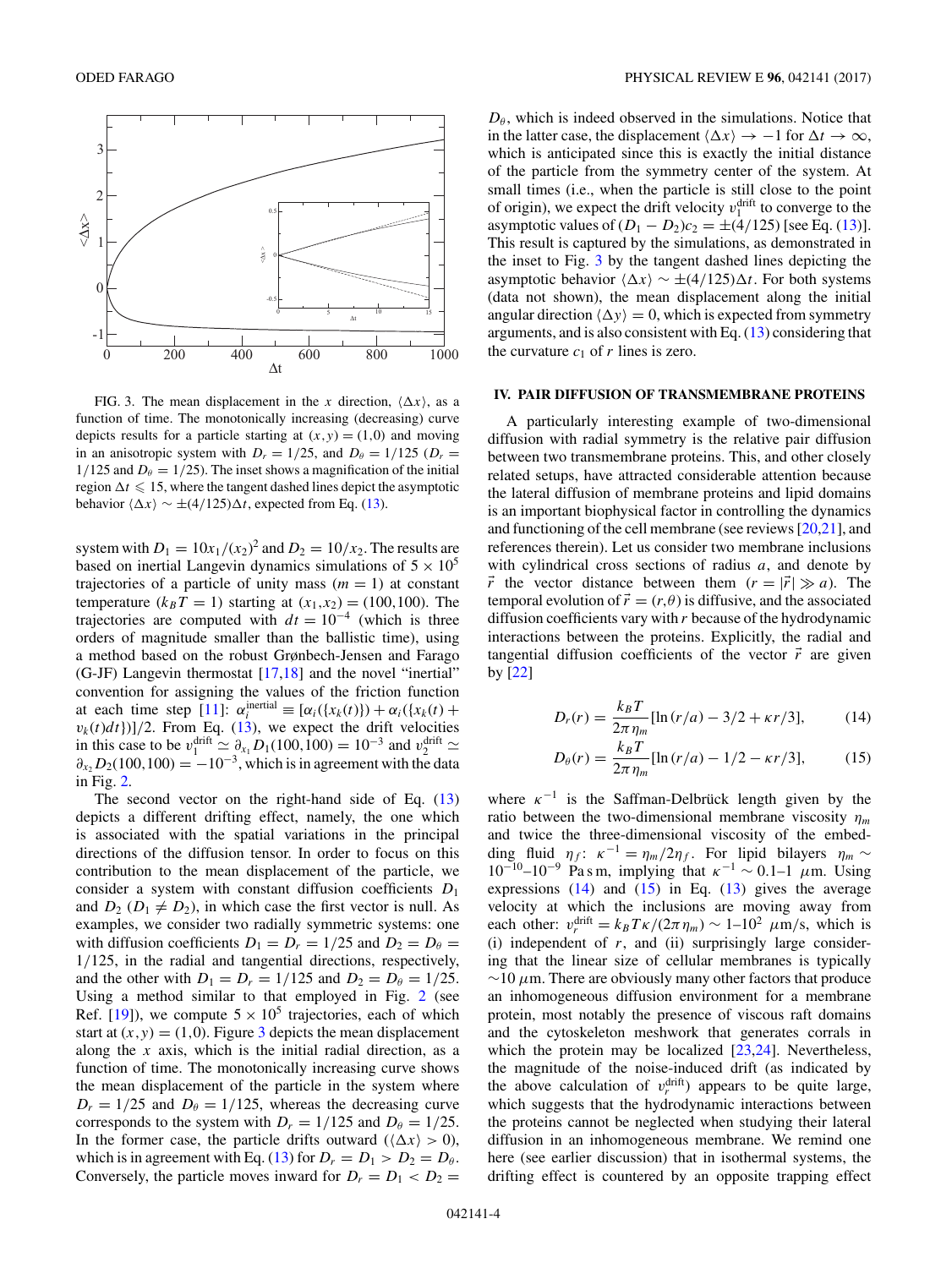<span id="page-4-0"></span>in regions of low diffusivity. Therefore, when two proteins come within close vicinity to each other, they would tend to remain closely separated [\[25\]](#page-5-0), and this tendency is likely to be intensified by shorter range attractive interactions, for instance, van der Waals and membrane-mediated interactions [\[26\]](#page-5-0).

We note that expressions  $(14)$  and  $(15)$  hold in the regime where  $r \ll \kappa^{-1}$ . For  $r \gg \kappa^{-1}$ , the radial and azimuthal diffusion coefficients are given by [22]

$$
D_r(r) = \frac{k_B T}{2\pi \eta_m} [\ln(2/\kappa a) - \gamma - 2/(\kappa r)],
$$
 (16)

$$
D_{\theta}(r) = \frac{k_B T}{2\pi \eta_m} [\ln(2/\kappa a) - \gamma - 2/(\kappa r)^2],
$$
 (17)

where  $\gamma \simeq 0.58$  is Euler's constant. Using these expressions in Eq. [\(13\)](#page-2-0), we arrive at  $v_r^{\text{drift}} = k_B T / (\pi \eta_m \kappa^2 r^3)$ , for the noiseinduced radial drift velocity at large separations.

## **V. DISCUSSION**

In this paper we studied the problem of single particle diffusion in multidimensional systems with space-dependent diffusion coefficient, focusing on the noise-induced drift in two dimensions. By following the derivation for the drift in one-dimensional systems  $[Eq. (6)]$  $[Eq. (6)]$  $[Eq. (6)]$ , we arrive at the generalized form [\(9\)](#page-2-0) in higher dimensions. This expression is further analyzed in two dimensions by considering a coordinate system that aligns along the local principal diffusion axes. This analysis yields Eq. [\(13\)](#page-2-0), where the noise-induced drift vector is expressed as the sum of two terms representing two distinct noise-induced drifting effects. The first effect, which arises also in the one-dimensional case, originates from the fact that the ballistic distance grows proportionally to the local diffusion coefficient and, therefore, the particle moves more persistently ("makes larger steps") in the direction of increasing diffusivity.

The second effect is a novel one, existing only in dimensions larger than one. It stems from the gradual rotation of the principal diffusion directions  $\hat{x}_1$  and  $\hat{x}_2$  occurring during the motion of the particle, and can be understood as follows. At very large times, after the particle moves to distant regions and the memory of the initial principal directions is lost, the dynamics becomes isotropic, and is characterized by the average diffusion coefficient  $(D_1 + D_2)/2$ . Assuming (without loss of generality) that  $D_1 > D_2$ , this implies that as the particle diffuses away from its initial position, the effective diffusion coefficient in the initial  $\hat{x}_1$  direction decreases,  $D_1^{\text{eff}} < D_1$ , while the diffusion along the initial  $\hat{x}_2$  direction occurs with an effectively increasing diffusion coefficient,  $D_2^{\text{eff}} > D_2$ . The origin of the drift lies in the fact that the rate *of rotation is spatially dependent.* It is larger in the direction where the curvature of the  $x_1$  and  $x_2$  curves increases, which explains the form of the second vector in expression [\(13\)](#page-2-0) for the two-dimensional noise-induced drift velocity.

We used the newly derived expression to estimate the drift velocity of a pair of membrane proteins, and found it to be surprisingly large. The actual diffusive dynamics of membrane proteins is obviously more complex. It takes place in a highly crowded environment, which implies that many-body effects are important. Nevertheless, our study clearly highlights the fact that hydrodynamic interactions between proteins (which are the origin of the diffusivity spatial variations here) are likely to be key factors.

# **ACKNOWLEDGMENTS**

I thank Haim Diamant for helpful discussions on diffusion of membrane inclusions and for critical reading of the manuscript. This work was supported by the Israel Science Foundation (ISF) through Grant No. 1087/13.

- [1] T. Brettschneider, G. Volpe, L. Helden, J. Wehr, and C. Bechinger, [Phys. Rev. E](https://doi.org/10.1103/PhysRevE.83.041113) **[83](https://doi.org/10.1103/PhysRevE.83.041113)**, [041113](https://doi.org/10.1103/PhysRevE.83.041113) [\(2011\)](https://doi.org/10.1103/PhysRevE.83.041113).
- [2] H. Brenner, [Chem. Eng. Sci.](https://doi.org/10.1016/0009-2509(61)80035-3) **[16](https://doi.org/10.1016/0009-2509(61)80035-3)**, [242](https://doi.org/10.1016/0009-2509(61)80035-3) [\(1961\)](https://doi.org/10.1016/0009-2509(61)80035-3).
- [3] A. J. Goldman, R. G. Cox, and H. Brenner, [Chem. Eng. Sci.](https://doi.org/10.1016/0009-2509(67)80047-2) **[22](https://doi.org/10.1016/0009-2509(67)80047-2)**, [637](https://doi.org/10.1016/0009-2509(67)80047-2) [\(1967\)](https://doi.org/10.1016/0009-2509(67)80047-2).
- [4] B. Schulz, D. Täuber, J. Schuster, T. Baumgärtel, and C. von Borczyskowski, [Soft Matter](https://doi.org/10.1039/c1sm05434a) **[7](https://doi.org/10.1039/c1sm05434a)**, [7431](https://doi.org/10.1039/c1sm05434a) [\(2011\)](https://doi.org/10.1039/c1sm05434a).
- [5] M. Pumpa and F. Cichos, [J. Phys. Chem. B](https://doi.org/10.1021/jp307403w) **[116](https://doi.org/10.1021/jp307403w)**, [14487](https://doi.org/10.1021/jp307403w) [\(2012\)](https://doi.org/10.1021/jp307403w).
- [6] F. Perrin, [J. Phys. Radium](https://doi.org/10.1051/jphysrad:01934005010049700) **[5](https://doi.org/10.1051/jphysrad:01934005010049700)**, [497](https://doi.org/10.1051/jphysrad:01934005010049700) [\(1934\)](https://doi.org/10.1051/jphysrad:01934005010049700).
- [7] Y. Han, A. M. Alsayed, M. Nobili, J. Zhang, T. C. Lubensky, and A. G. Yodh, [Science](https://doi.org/10.1126/science.1130146) **[314](https://doi.org/10.1126/science.1130146)**, [626](https://doi.org/10.1126/science.1130146) [\(2006\)](https://doi.org/10.1126/science.1130146).
- [8] G. Volpe and J. Wehr, [Rep. Prog. Phys.](https://doi.org/10.1088/0034-4885/79/5/053901) **[79](https://doi.org/10.1088/0034-4885/79/5/053901)**, [053901](https://doi.org/10.1088/0034-4885/79/5/053901) [\(2016\)](https://doi.org/10.1088/0034-4885/79/5/053901).
- [9] P. Langevin, C. R. Acad. Sci. (Paris) **146**, 530 (1908).
- [10] R. Kubo, [Rep. Prog. Phys.](https://doi.org/10.1088/0034-4885/29/1/306) **[29](https://doi.org/10.1088/0034-4885/29/1/306)**, [255](https://doi.org/10.1088/0034-4885/29/1/306) [\(1966\)](https://doi.org/10.1088/0034-4885/29/1/306).
- [11] O. Farago and N. Grønbech-Jensen, [J. Stat. Phys.](https://doi.org/10.1007/s10955-014-1045-4) **[156](https://doi.org/10.1007/s10955-014-1045-4)**, [1093](https://doi.org/10.1007/s10955-014-1045-4) [\(2014\)](https://doi.org/10.1007/s10955-014-1045-4).
- [12] R. Mannella and V. P. E. McClintock, [Fluct. Noise Lett.](https://doi.org/10.1142/S021947751240010X) **[11](https://doi.org/10.1142/S021947751240010X)**, [1240010](https://doi.org/10.1142/S021947751240010X) [\(2012\)](https://doi.org/10.1142/S021947751240010X).
- [13] A. W. C. Lau and T. C. Lubensky, [Phys. Rev. E](https://doi.org/10.1103/PhysRevE.76.011123) **[76](https://doi.org/10.1103/PhysRevE.76.011123)**, [011123](https://doi.org/10.1103/PhysRevE.76.011123) [\(2007\)](https://doi.org/10.1103/PhysRevE.76.011123).
- [14] O. Farago and N. Grønbech-Jensen, [Phys. Rev. E](https://doi.org/10.1103/PhysRevE.89.013301) **[89](https://doi.org/10.1103/PhysRevE.89.013301)**, [013301](https://doi.org/10.1103/PhysRevE.89.013301) [\(2014\)](https://doi.org/10.1103/PhysRevE.89.013301).
- [15] [P. Lançon, G. Batrouni, L. Lobry, and N. Ostrowsky,](https://doi.org/10.1209/epl/i2001-00103-6) Europhys. Lett. **[54](https://doi.org/10.1209/epl/i2001-00103-6)**, [28](https://doi.org/10.1209/epl/i2001-00103-6) [\(2001\)](https://doi.org/10.1209/epl/i2001-00103-6).
- [16] M. Lax, [Rev. Mod. Phys.](https://doi.org/10.1103/RevModPhys.32.25) **[32](https://doi.org/10.1103/RevModPhys.32.25)**, [25](https://doi.org/10.1103/RevModPhys.32.25) [\(1960\)](https://doi.org/10.1103/RevModPhys.32.25).
- [17] N. Grønbech-Jensen, and O. Farago, [Mol. Phys.](https://doi.org/10.1080/00268976.2012.760055) **[111](https://doi.org/10.1080/00268976.2012.760055)**, [983](https://doi.org/10.1080/00268976.2012.760055) [\(2013\)](https://doi.org/10.1080/00268976.2012.760055).
- [18] N. Grønbech-Jensen, N. R. Hayre, and O. Farago, Comput. Phys. Commun. **[185](https://doi.org/10.1016/j.cpc.2013.10.006)**, [524](https://doi.org/10.1016/j.cpc.2013.10.006) [\(2014\)](https://doi.org/10.1016/j.cpc.2013.10.006).
- [19] The simulations use the G-JF algorithm of Ref. [17] with  $dt =$ 10<sup>−</sup>4, where at each time step the coordinates and velocities are updated along the instantaneous principal directions. Denoting by  $\theta$  the angle between the radial direction and the *x* axis, the angular variations are accounted for by using an "inertial" convention for the angle, i.e., by considering *for each time step* the angle  $\theta^{\text{inertial}} \equiv [\theta({x_k(t)}) + \theta({x_k(t) + v_k(t)dt})]/2.$
- [20] F. L. H. Brown, [Q. Rev. Biophys.](https://doi.org/10.1017/S0033583511000047) **[44](https://doi.org/10.1017/S0033583511000047)**, [391](https://doi.org/10.1017/S0033583511000047) [\(2011\)](https://doi.org/10.1017/S0033583511000047).
- [21] S. Komura and D. Andelman, [Adv. Colloid Interface Sci.](https://doi.org/10.1016/j.cis.2013.12.003) **[208](https://doi.org/10.1016/j.cis.2013.12.003)**, [34](https://doi.org/10.1016/j.cis.2013.12.003) [\(2014\)](https://doi.org/10.1016/j.cis.2013.12.003).
- [22] N. Oppenheimer and H. Diamant, [Biophys. J.](https://doi.org/10.1016/j.bpj.2009.01.020) **[96](https://doi.org/10.1016/j.bpj.2009.01.020)**, [3041](https://doi.org/10.1016/j.bpj.2009.01.020) [\(2009\)](https://doi.org/10.1016/j.bpj.2009.01.020).